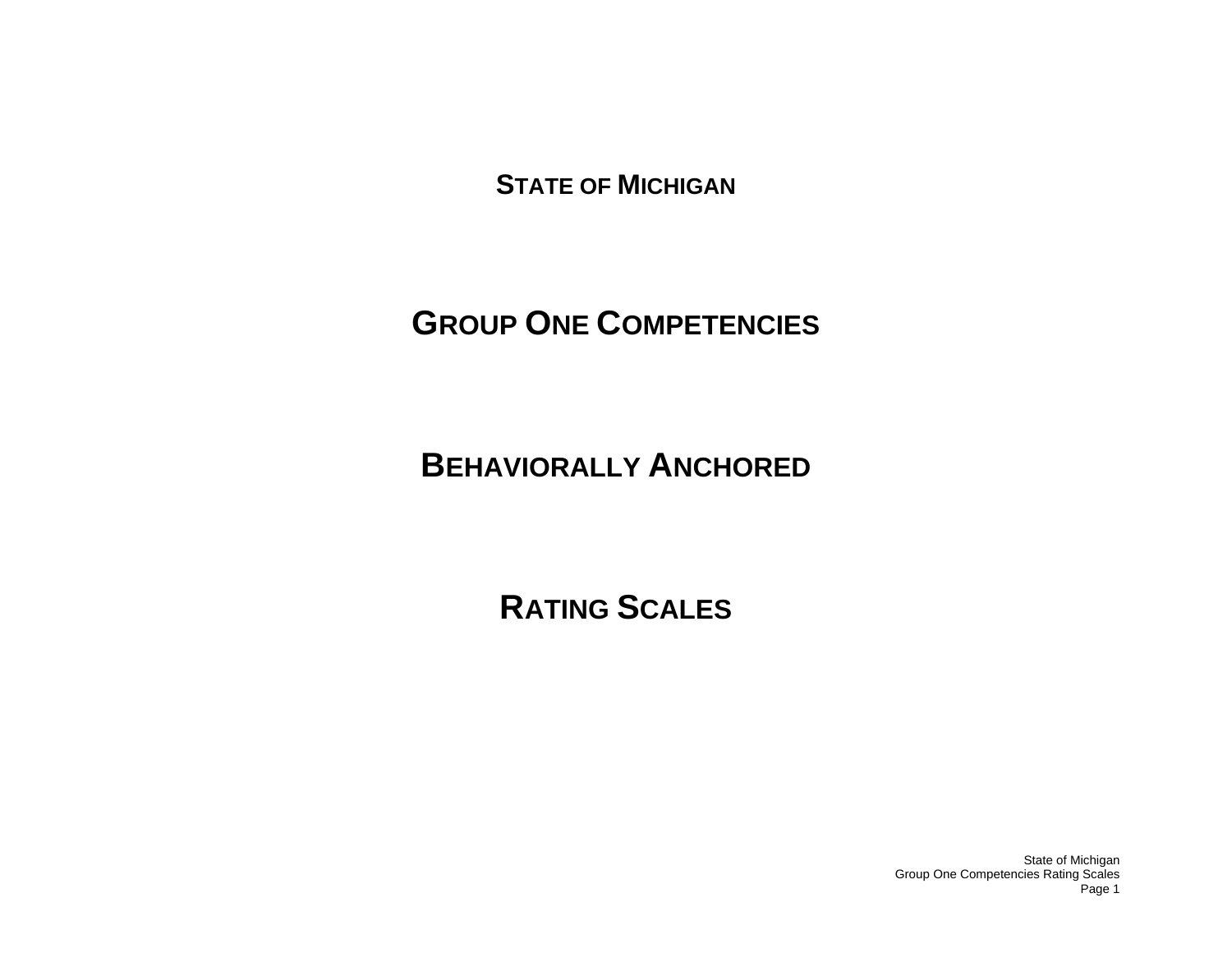# **ADAPTABILITY**

Maintaining effectiveness when experiencing major changes in personal work tasks or the work environment; adjusting effectively to work within new work structures, processes, requirements or cultures.

#### **Needs Improvement**

- •Procrastinates when there is needed change of adjustments.
- •Consistently exhibits a negative attitude toward change.
- •Challenges new work procedures.
- •Avoids complying with new requirements or work situations.
- •Exhibits aversion to change.
- •Consistently complains about change.
- •Fails or hesitates to implement change as required.
- •Refuses to accommodate unexpected requests.
- •Does not attempt to understand change.

- •Approaches change with a positive attitude.
- •Exhibits willingness to comply with change; takes change in stride.
- •Quickly responds to change and determines need for additional adjustments.
- •Copes with change without incident.
- •Carries out instructions as given for implementing new tasks/procedures.
- •Quickly modifies behavior to deal effectively with change.
- •Understands that unforeseen changes occur and willingly incorporates them into personal work routine.
- •Maintains quality of work when change occurs in the work environment.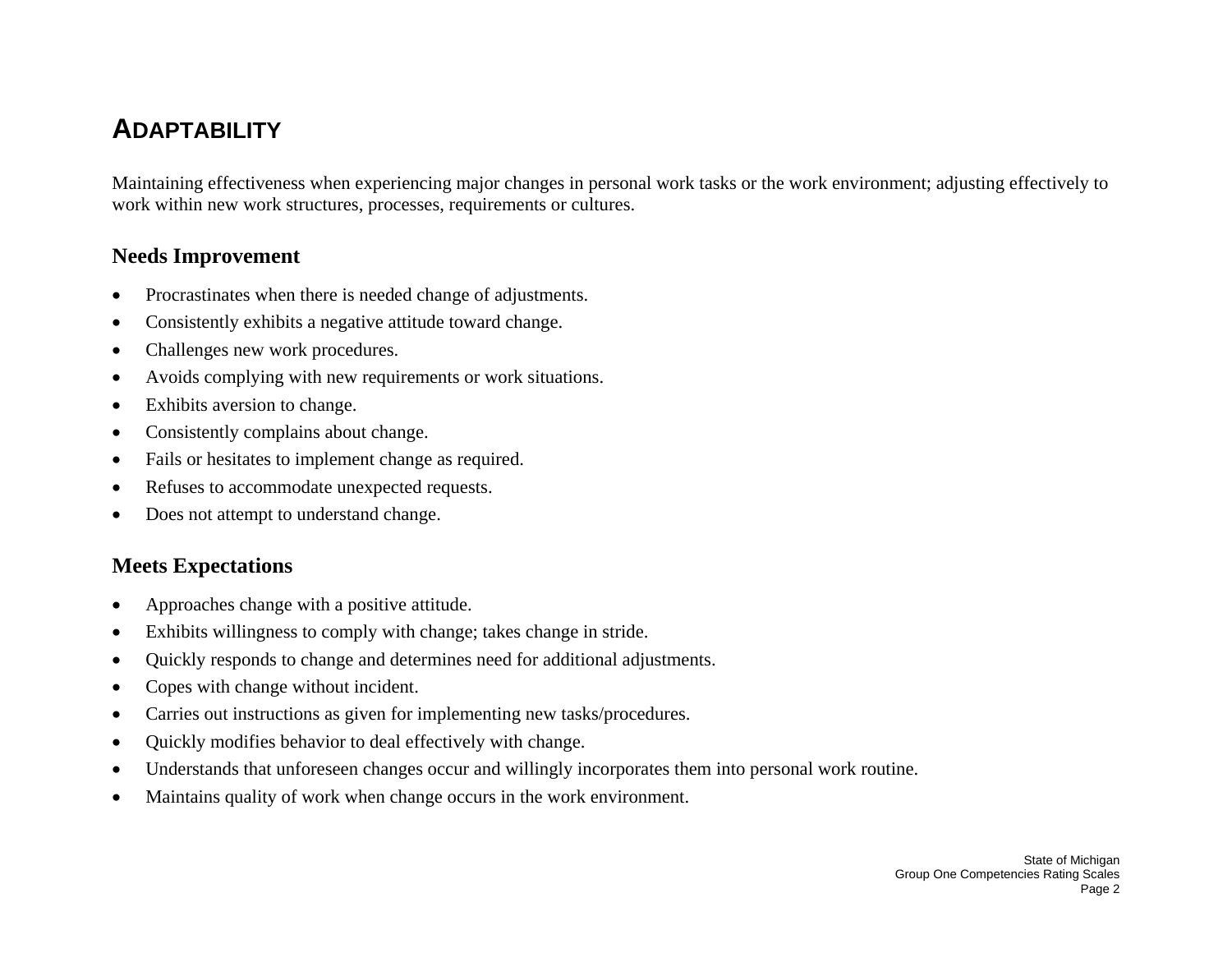- •Anticipates change and creates backup plans before change occurs.
- •Consistently copes with change without incident.
- •Understands the need for change and embraces new work procedures.
- •Consistently exhibits optimism, enthusiasm for change.
- •Consistently overcomes obstacles resulting from change.
- •Promotes acceptance of change by showing empathy; creates "win-win" scenarios, giving examples and explanations.
- •Consistently acknowledges possible outcomes of change and plans accordingly.
- •Remains focused while experiencing change.
- •Consistently able to adjust approach to accommodate unique situations.

# **APPLIED LEARNING**

Assimilating and applying new job-related information in a timely manner.

- •Fails to utilize new knowledge or information in own work.
- •Frequently needs instruction/guidance.
- •Unwilling to assimilate and apply new job-related information.
- •Unwilling to comprehend training and information related to effective job performance.
- •Fails to acknowledge and share new information and its impact on the work area.
- •Does not seek answers or additional training when information is unclear.
- •Waits for others to apply new skills, information, procedures.
- •Does not participate in learning activities.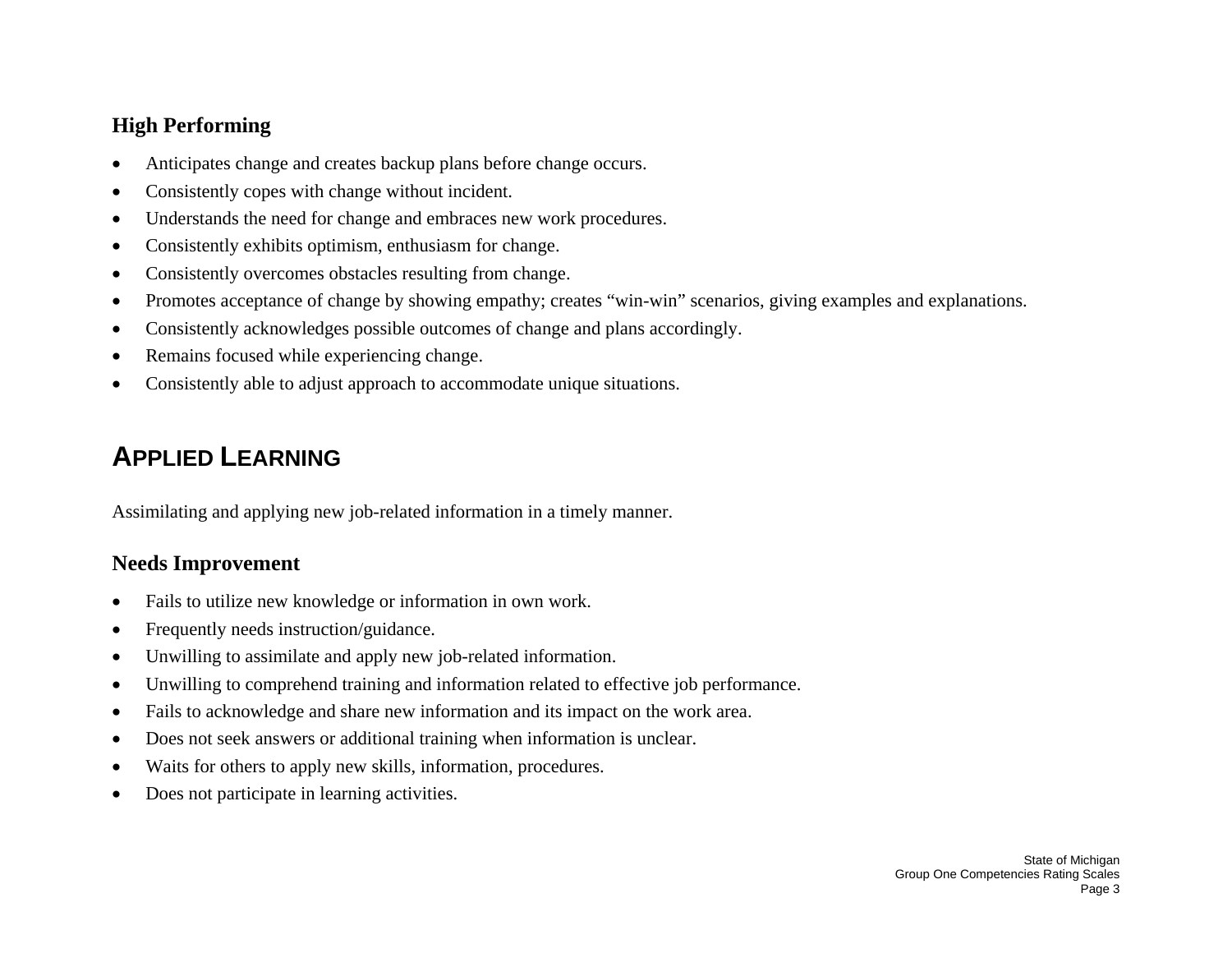- •Shares new information and ideas.
- •Assimilates new information, knowledge, skill and ability, in relation to the work or work area.
- •Applies new knowledge and information.
- •Requests employer-sponsored training.
- •Comprehends information gained from written and verbal sources and training.
- •Seeks additional clarification if information is unclear.
- •Furthers learning through trial and error.
- •Shows interest in personal and professional development and utilizes available resources to expand abilities.

## **High Performing**

- •Rapidly absorbs and comprehends new information.
- •Actively seeks out new knowledge to utilize in work processes.
- •Adds to job knowledge through self-study.
- •Works to eliminate barriers to new applications of knowledge, skill, and ability.
- •Uses new information to develop procedures and formats to streamline tasks.
- •Consistently seeks to learn and perform different tasks, new responsibilities.
- •Regularly helps others by sharing information related to training.

# **BUILDING CUSTOMER LOYALTY**

Effectively meeting customer needs; building productive customer relationships; taking responsibility for customer satisfaction and loyalty.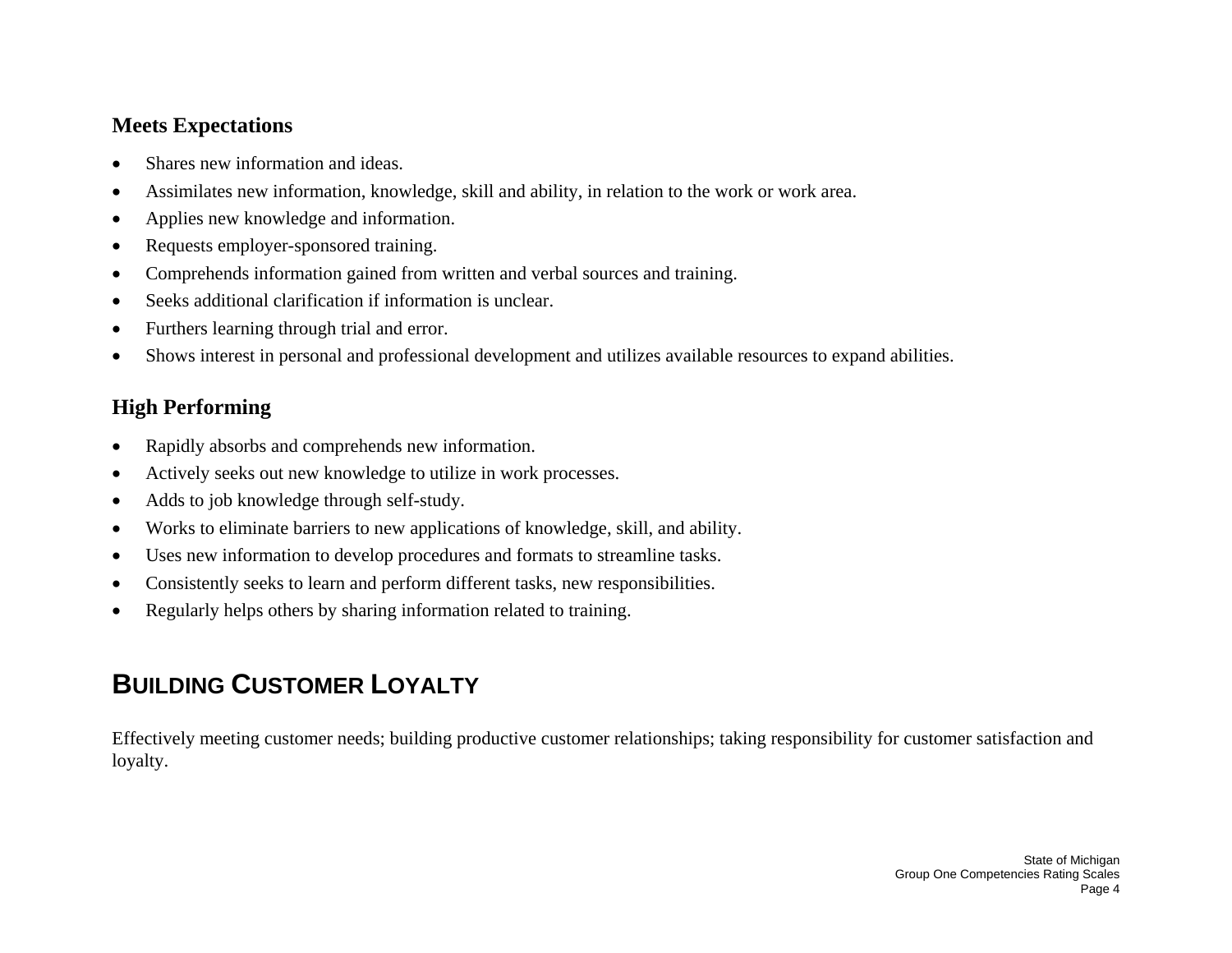#### **Needs Improvement**

- •Does not ask appropriate questions to determine customer needs.
- •Offers "quick fixes" that fail to solve the problem or meet the need.
- •Does not help the customer feel valued or appreciated.
- •Provides misleading or incorrect information to customers.
- •Shows disrespect through comments and actions.
- •Fails to provide information in a timely manner; fails to follow up with customer concerns.
- •Shows impatience in dealing with customers.
- •Shows general disregard and apathy toward customers.
- •Uses policy and procedures as a barrier.

## **Meets Expectations**

- •Validates customer concerns by using active listening.
- •Consistently checks understanding and perception of problem from customer perspective.
- • Exhibits understanding of the importance of customer relationships by expressing concern, following up, and resolving issues promptly.
- •Is professional, polite and courteous.
- •Provides accurate and timely responses to customers and resolves customer issues.
- •Has a welcoming, helpful attitude.
- •Takes personal responsibility for meeting needs.
- •Displays authentic concern to and for the customer.
- •Balances provision of information with customers' capability to understand technical information.

# **High Performing**

•Gives the customer extra information that can be helpful.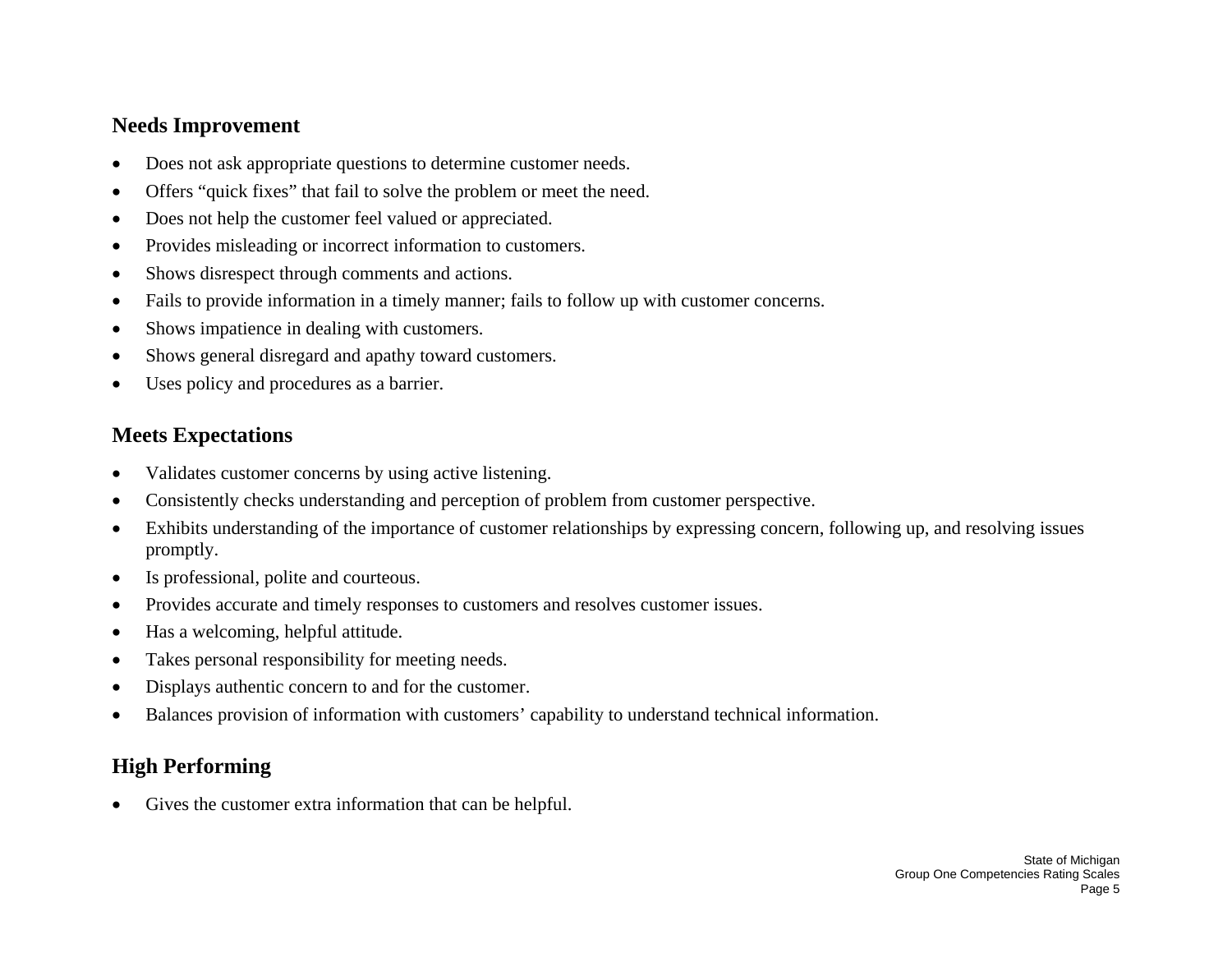- •Projects a highly energetic and enthusiastic attitude when interacting with customers.
- •Places customer as high priority.
- •Displays a "whatever it takes," "above and beyond," approach to satisfying the needs of the customer.
- •Spends time listening to customer concerns to help customer feel valued.
- •Takes a personal interest in the customer as appropriate.
- • Is proactively providing information to customers when they don't understand how to communicate their needs (or don't know what they need.)
- •Consistently checks for understanding and satisfaction.
- • Places customer as a high priority, responding ahead of schedule or unexpectedly; seeking out customer needs before customer expresses them.

# **COMMUNICATION**

Clearly conveying and receiving information and ideas through a variety of media to individuals or groups in a manner that engages the audience, helps them understand and retain the message, and permits response and feedback from the audience.

- •Does not pass on information in a timely manner.
- •Is reluctant to share ideas, participate in discussions, and give feedback.
- •Exhibits unwillingness to listen.
- $\bullet$ Fails to correctly convey meaning; fails to perceive receiver's interpretation.
- •Fails to correctly interpret communication from others.
- •Uses state communication equipment for personal use.
- •Fails to organize the communication.
- •Does not seek clarification from others when message is unclear.
- •Frequently uses incorrect grammar and spelling in work product or communications.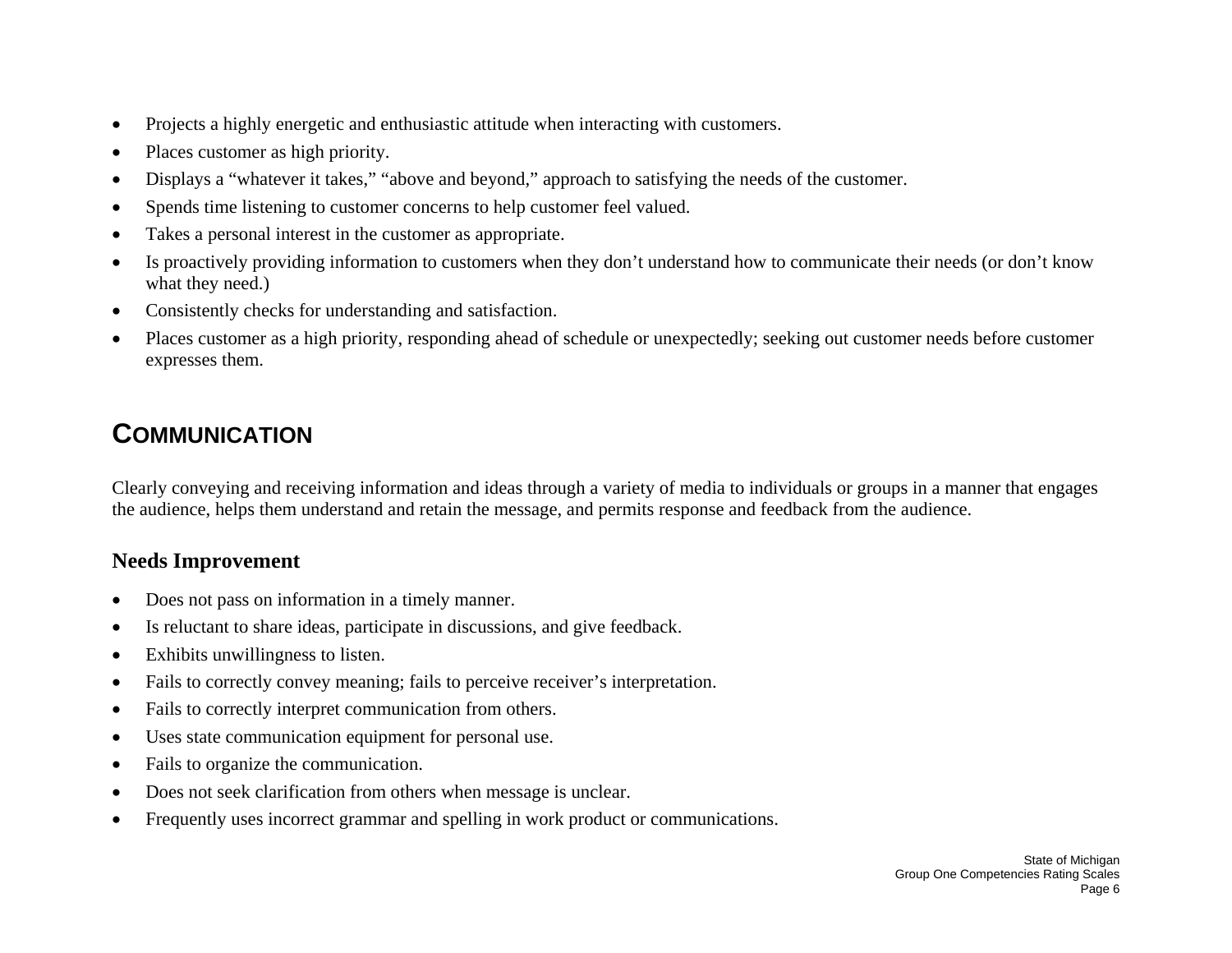- •Is often asked for clarification of written work and verbal communications.
- •Avoids interaction/communication with others whenever possible.

- •Correctly interprets messages as reflected in quality of work and interaction with others.
- •Gives clear and concise directions.
- •Correctly conveys information, both verbally and in written form.
- •Responds to others; acknowledges receipt of communications.
- •Keeps others' attention using various methods of communication.
- •Communicates verbally with appropriate tone and volume level; acknowledges effect of "tone" in written communication.
- •Uses communication equipment appropriately.

# **High Performing**

- •Consistently checks for understanding by relating perception of message content back to communicator.
- •Has exceptional verbal and written communication skills.
- •Consistently clarifies purpose and importance of message.
- •Finds new communication uses for systems; creates new methods of message delivery for correct interpretation.
- •Effectively and consistently identifies understanding level of others and communicates at appropriate level.
- •Able to relay complicated information to listeners so the listeners correctly interpret the message.
- •Is unusually/highly skilled at using questions and comments to draw appropriate information from others on phone and in person.
- •Drafts non-routine correspondence; is final reviewer of routine and non-routine correspondence and documents.

# **CONTRIBUTING TO TEAM SUCCESS**

Actively participating as a member of a team to move the team toward the completion of goals.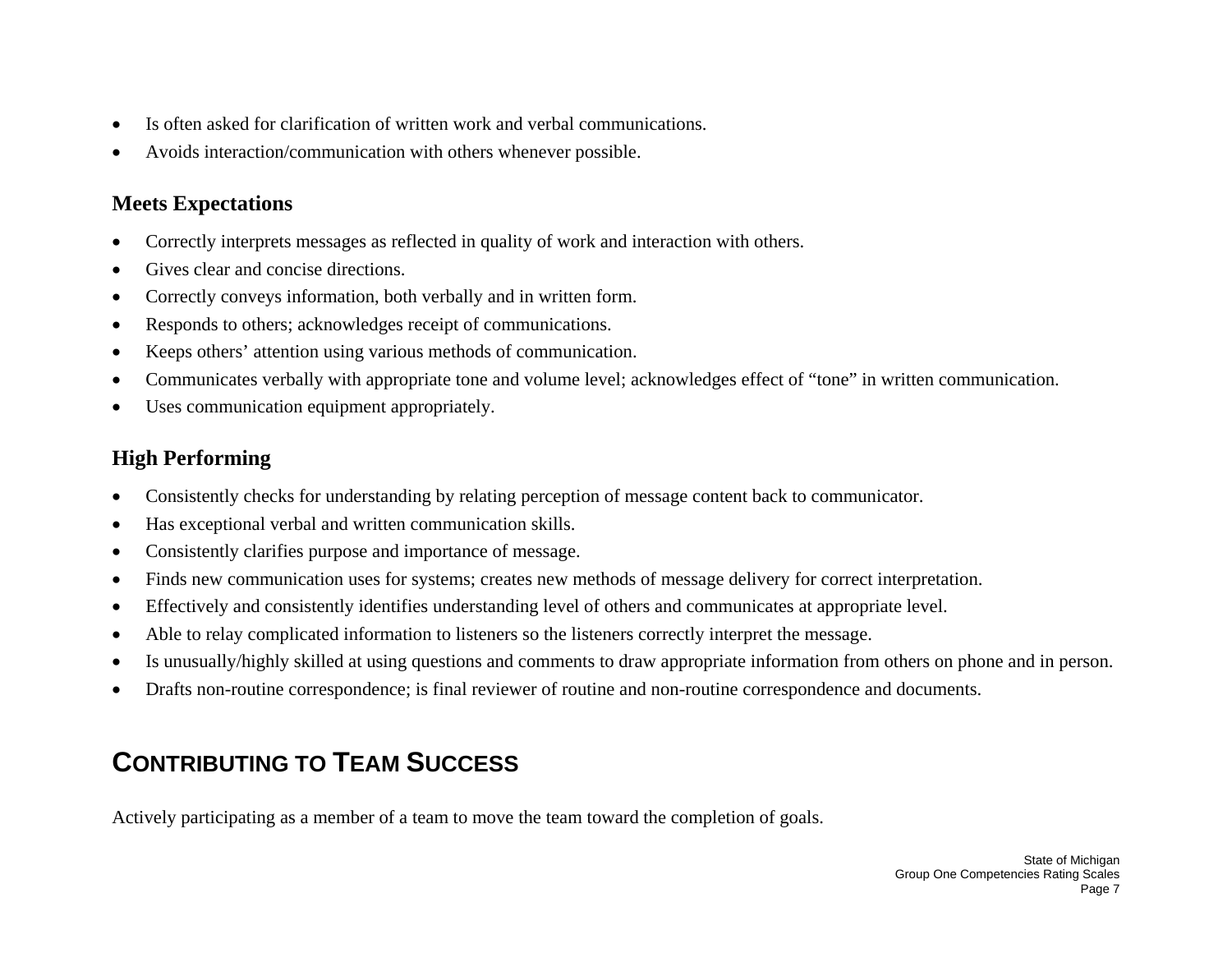#### **Needs Improvement**

- •Tasks are often left for others to complete.
- •Ignores team and organizational goals.
- •Avoids project participation; volunteers only for "menial" project activities.
- •Hoards knowledge of information that may assist team in reaching goals.
- •Fails to volunteer skills and ability to contribute to goal attainment.
- •Will not assist coworkers in the learning process.
- •Does not support coworkers.
- •Does not give input in meetings; avoids sharing thoughts/input.

### **Meets Expectations**

- •Completes fair share of responsibilities.
- •Helps others perform tasks and reach goals.
- •Shares knowledge and information in order to complete activities.
- •Willingly acts as a back up to coworkers.
- •Embraces the team concept and works to achieve team goals.
- •Serves as an active member on project teams.
- •Participates and contributes in team meetings.
- •Fulfills individual responsibilities by meeting deadlines.
- •Subordinates own personal goals for the good of the team.

- •Consistently uses skill and expertise to lead group initiatives and support work group efforts.
- •Helps other achieve without expectation of recognition.
- •Assists fellow team members and takes on added responsibility without being asked.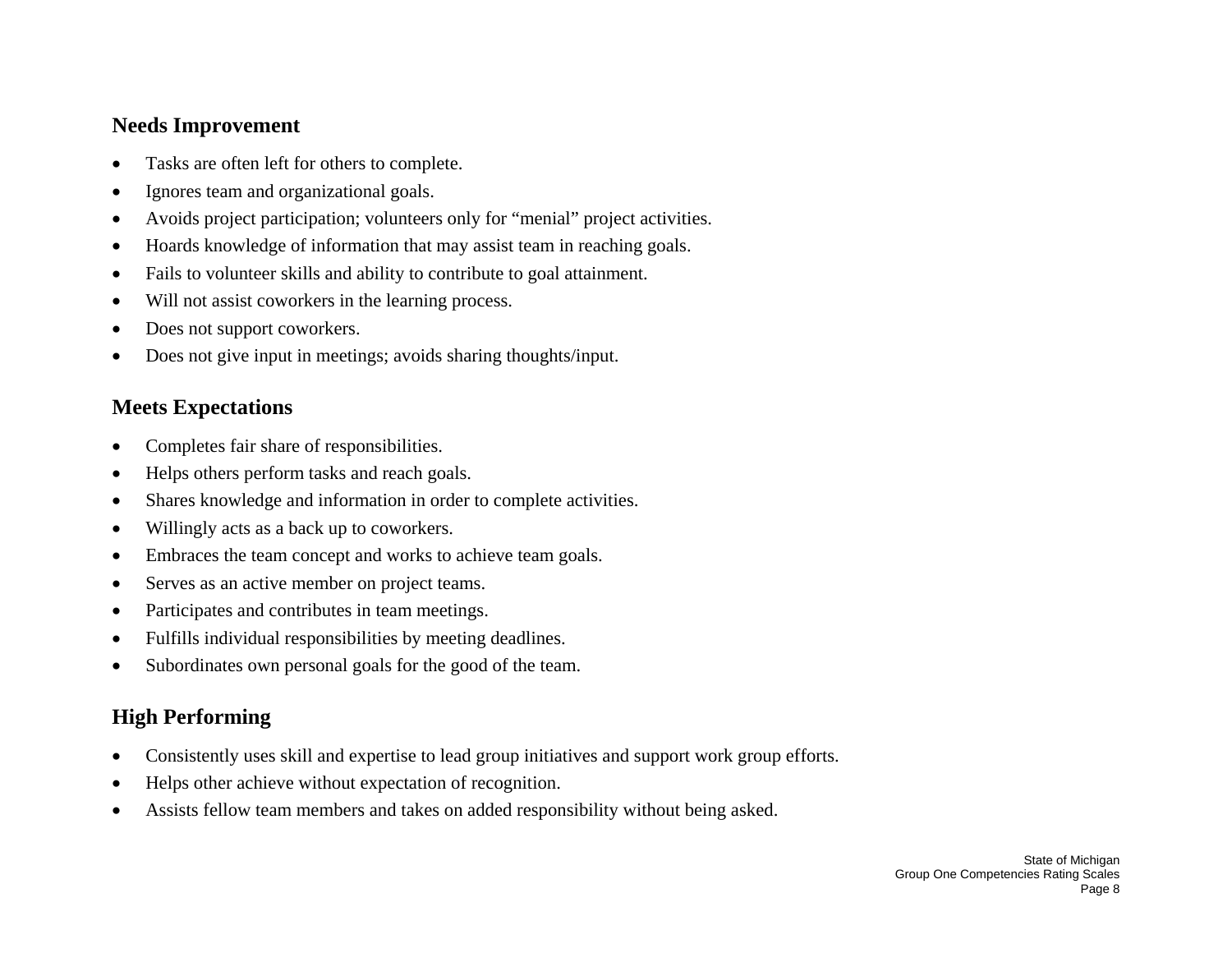- •Makes suggestions striving to improve team performance.
- •Consistently provides positive reinforcement and encouragement to fellow team members.
- •Consistently focuses on the team's goals.
- •Leads team using informal guidance; shares knowledge, experience and expertise.
- •Consistently demonstrates personal commitment to the team.

# **DECISION MAKING**

Identifying and understanding issues, problems, and opportunities; comparing data from different sources to draw conclusions; using effective approaches for choosing a course of action or developing appropriate solutions; taking action that is consistent with available facts, constraints, and probable consequences.

#### **Needs Improvement**

- •Does not take responsibility for making even routine decisions; leaves decision making to others.
- •Unable to make decisions on issues and problems related to work area.
- •Makes decisions beyond scope of authority.
- •Does not attempt to seek solutions.
- •Fails to draw from past experience for problems solving.
- •Ignores problems rather than making a decision on action required.
- •Does not make decisions in a timely manner.
- •Consistently needs more and more information before making a routine decision.

- •Makes quality decisions within a reasonable timeframe.
- •Uses resources and experiences to make a decision.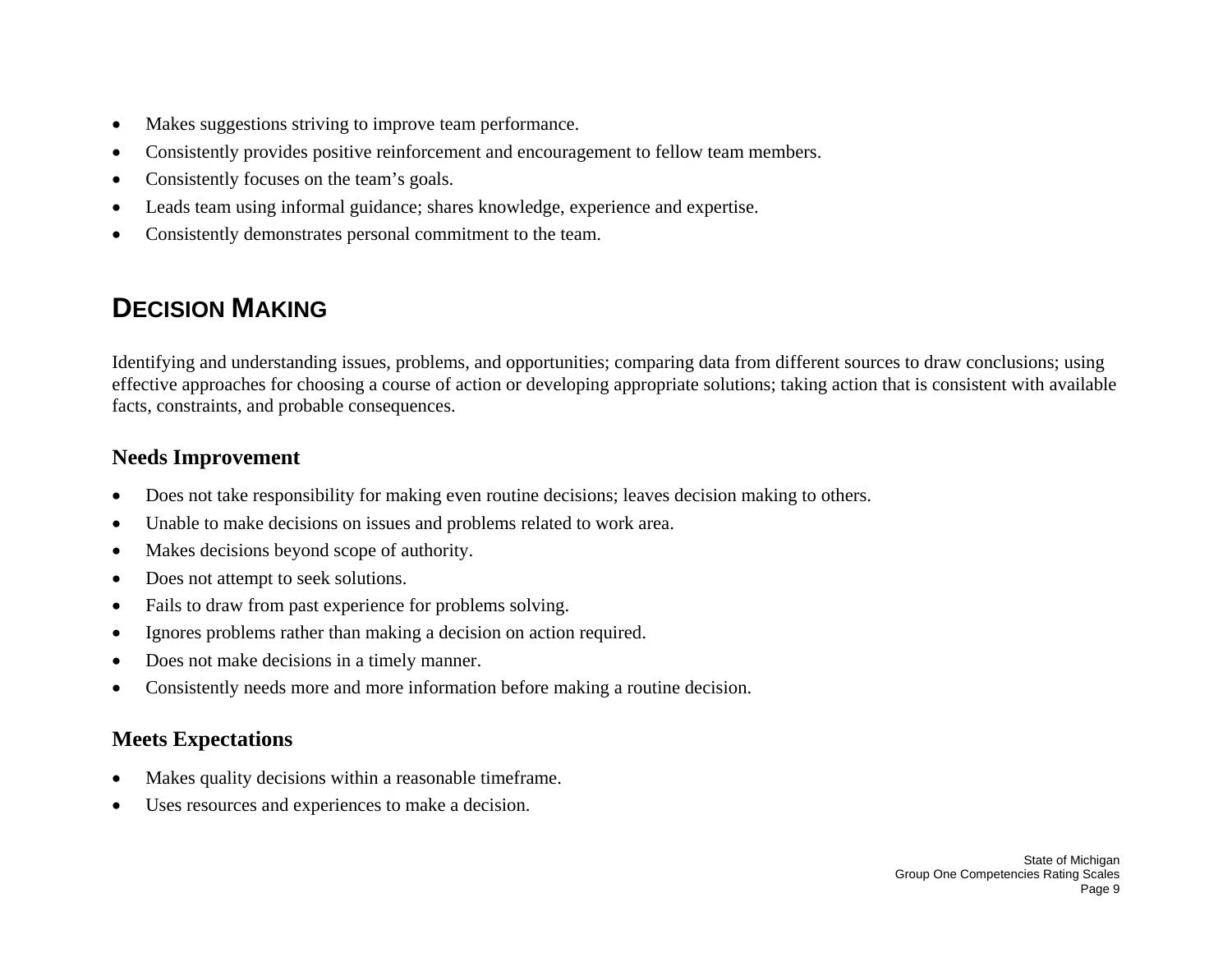- •Able to make decisions on issues and problems related to the work.
- •Draws from experience, analyses, and/or reference to reach conclusions.
- •Addresses problem areas and makes decisions for corrections.
- •Brings complex problems to supervisor, but also brings ideas to resolve them.
- •Promptly addresses new problems or opportunities encountered in work.
- •Recognizes impact of decisions affecting work area.

- •Anticipates possible problems with decisions and develops solutions.
- •Consistently makes decisions in a timely manner.
- •Willing to accept responsibility for decisions even if results were less then optimal.
- •Consistently solves issues using past experience and analyses to avoid potential problems.
- •Consistently creates relevant options for addressing problems.
- •Looks for opportunities to solve issues before they become problems.
- •Looks for ways to improve decision-making processes.
- $\bullet$ Anticipates consequences of actions before making decisions.

# **IMPACT**

Creating a good first impression, commanding attention and respect, showing an air of confidence.

- •Shows a lack of confidence or knowledge.
- •Substandard grooming; is unkempt and not dressed properly for job activities.
- •Exhibits meek, fearful or arrogant demeanor.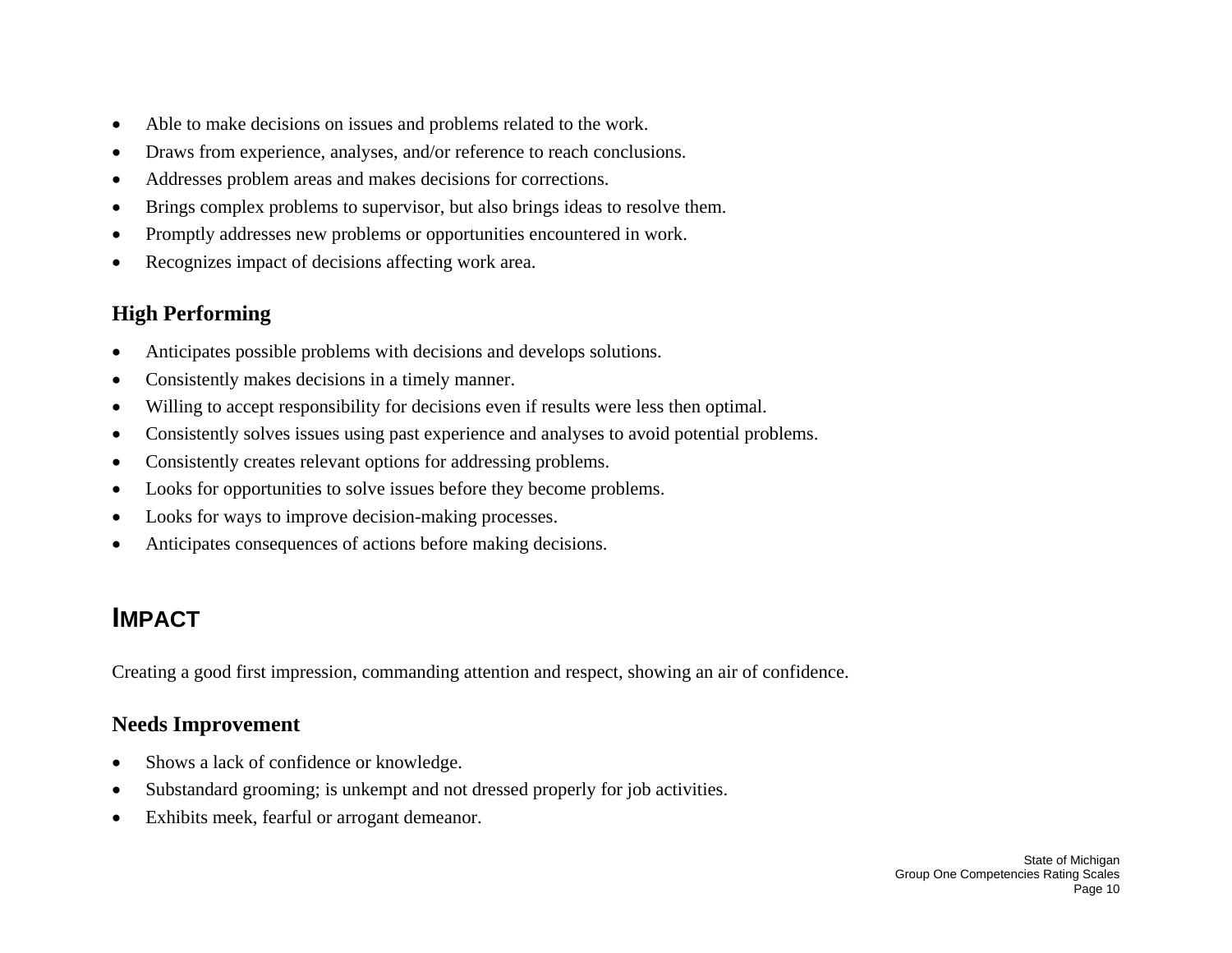- •Is aggressive, rather than assertive.
- •Presents self in a non-professional manner.
- •Does not speak with a self-assured tone of voice.

- •Maintains a professional image.
- •Dresses in a manner consistent with position and grooming is appropriate.
- •Is decisive; takes charge of environment; is calm and in control.
- •Is assertive and polite in answering difficult questions and giving bad news.
- •Responds openly and warmly when appropriate.
- •Speaks with a self-assured voice using appropriate language skills
- •Calming and reassuring in tone and manner.
- •Works toward commanding attention and respect.

- •Consistently dressed in a professional manner; grooming is impeccable.
- •Perceived as a positive and informal leader.
- •Rarely shows a sense of nervousness or being overly anxious.
- •Listens to others' concerns with interest.
- •Consistently displays a professional demeanor.
- •Consistently displays an air of confidence.
- •Commands a high degree of respect.
- •Has a high level of confidence and gains respect through daily interactions with others.
- •Gains confidence of others.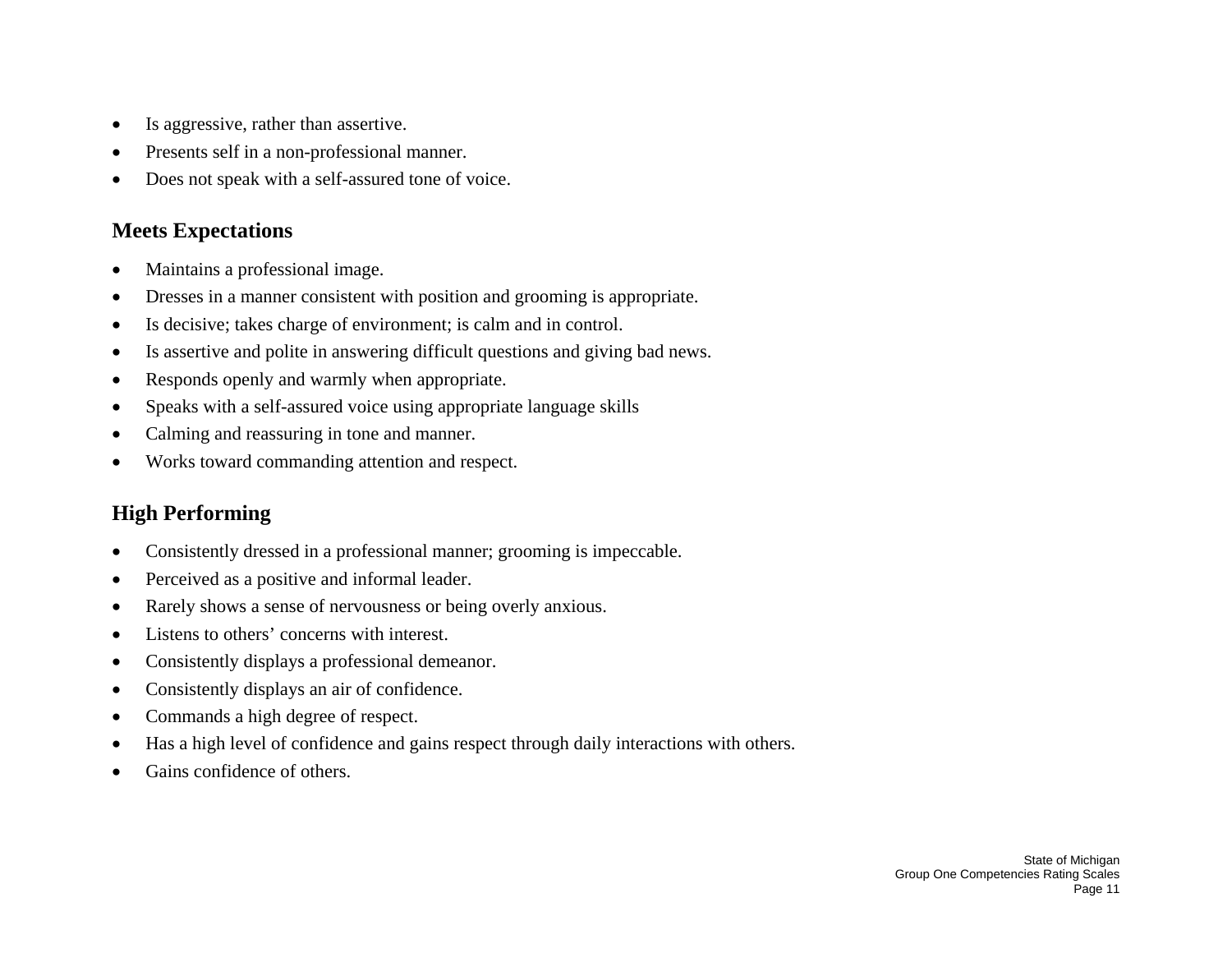# **INITIATING ACTION**

Taking prompt action to accomplish objectives; taking action to achieve goals beyond what is required; being proactive.

#### **Needs Improvement**

- •Does not take appropriate action to accomplish tasks.
- •Is not proactive; but reactive; avoids work.
- •Is content with status quo.
- •Fails to take on work; tasks and deadlines must be assigned.
- •Fails to follow through on projects/processes.
- •Does not take action to meet job requirements and achieve objectives.
- •Spends too much time "assessing" rather than solving.
- •Takes action only as instructed.

- •Takes appropriate action to accomplish tasks.
- •Takes action when appropriate; does not wait for others to take action.
- •Takes timely action to complete objectives and achieve goals.
- •Takes independent action to implement new ideas.
- •Takes action that goes beyond the requirements of the job.
- •Performs daily tasks effectively and in a timely manner.
- •Follows through on projects/processes.
- $\bullet$ Takes immediate action when made aware of the problem.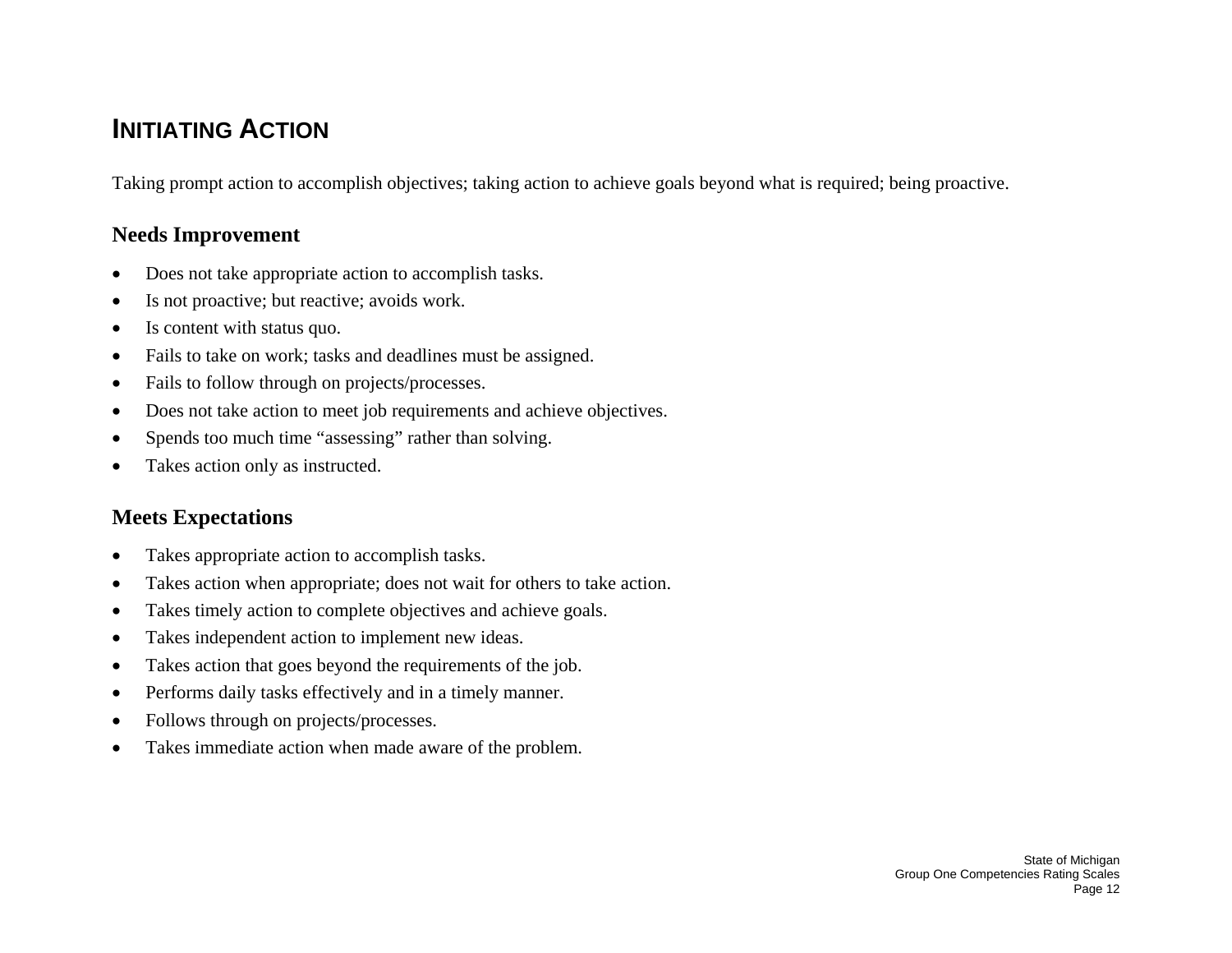- •Proactively takes action based on legitimate need.
- •Anticipates situations and plan appropriate responses.
- •Takes action to achieve goals ahead of schedule; anxious to complete high-quality and timely work.
- •Anticipates setting new goals as experience and knowledge increases.
- •Consistently seeks out new assignments or issues to resolve; starts new projects/processes independently.
- •Completes complex assignments requiring interaction with other areas or resources.
- •Able to find interim solutions quickly to meet an unusual or immediate need.
- $\bullet$ Creatively identifies strategies for new action.

# **INNOVATION**

Generating innovative solutions in work situations; trying different and novel ways to deal with work problems and opportunities.

- •Unwilling to consider different methods of accomplishing work objectives.
- •Avoids new and different solutions; does not value positive change.
- •Fails to employ alternatives to complete job.
- •Refuses to try new processes.
- •Lacks creativity, inventiveness, originality.
- •Does not view situations from multiple perspectives.
- •Unable to generate creative, inventive, or imaginative ideas.
- •Does not explore different areas of thought or approaches to solve problems.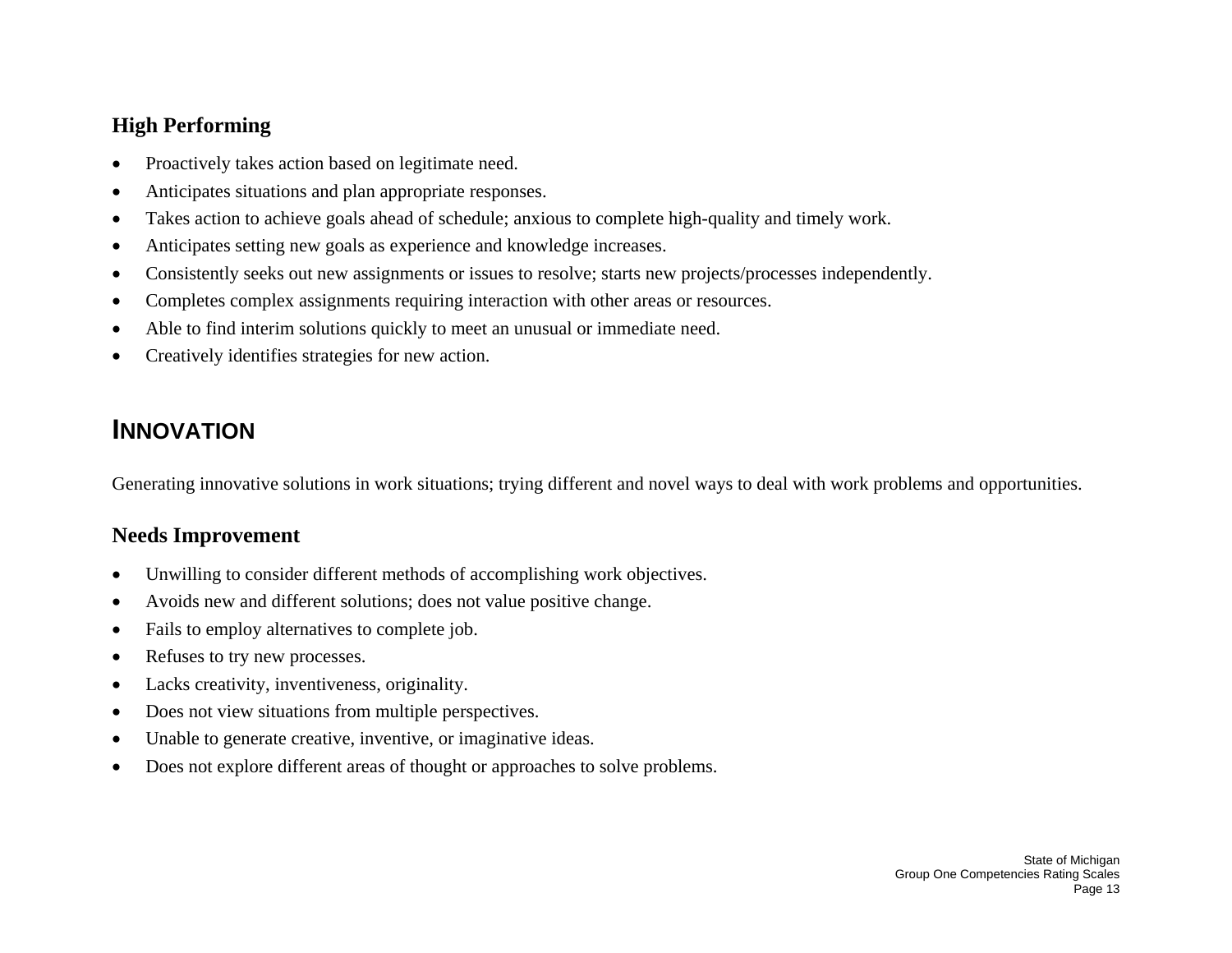- •Considers and accepts alternative ways to view or define problems, or accomplish work objectives.
- •Accepts new opportunities and activities, if offered.
- •Considers alternative methods to complete work and/or resolve issues.
- •Develops solutions that address meaningful work issues.
- •Is creative, imaginative in crafting solutions.
- •Explores new processes.
- •Researches alternative solutions; purposely seeks out new resources, gadgets, solutions, etc.
- •Uses a logical approach to problems or issues in order to think out impact of new resolutions.

## **High Performing**

- •Suggests new methods to complete work objectives; attempts to engage others using enthusiasm and data.
- •Creates pioneering or inventive methods, ideas, and solutions.
- •Is consistently receptive to trying different approaches to dealing with work-related problems.
- •Employs creative alternatives, novel ways to resolve issues.
- •Shares new alternatives with others.
- •Generates new processes.
- •Consistently explores new processes to better perform tasks.
- •Demonstrates outstanding problem-solving skills

# **INTEGRITY/HONESTY**

Contributing to maintaining the integrity of the organization; displaying high standards of ethical conduct and understanding the impact of violating these standards on the organization, self, and others; is trustworthy.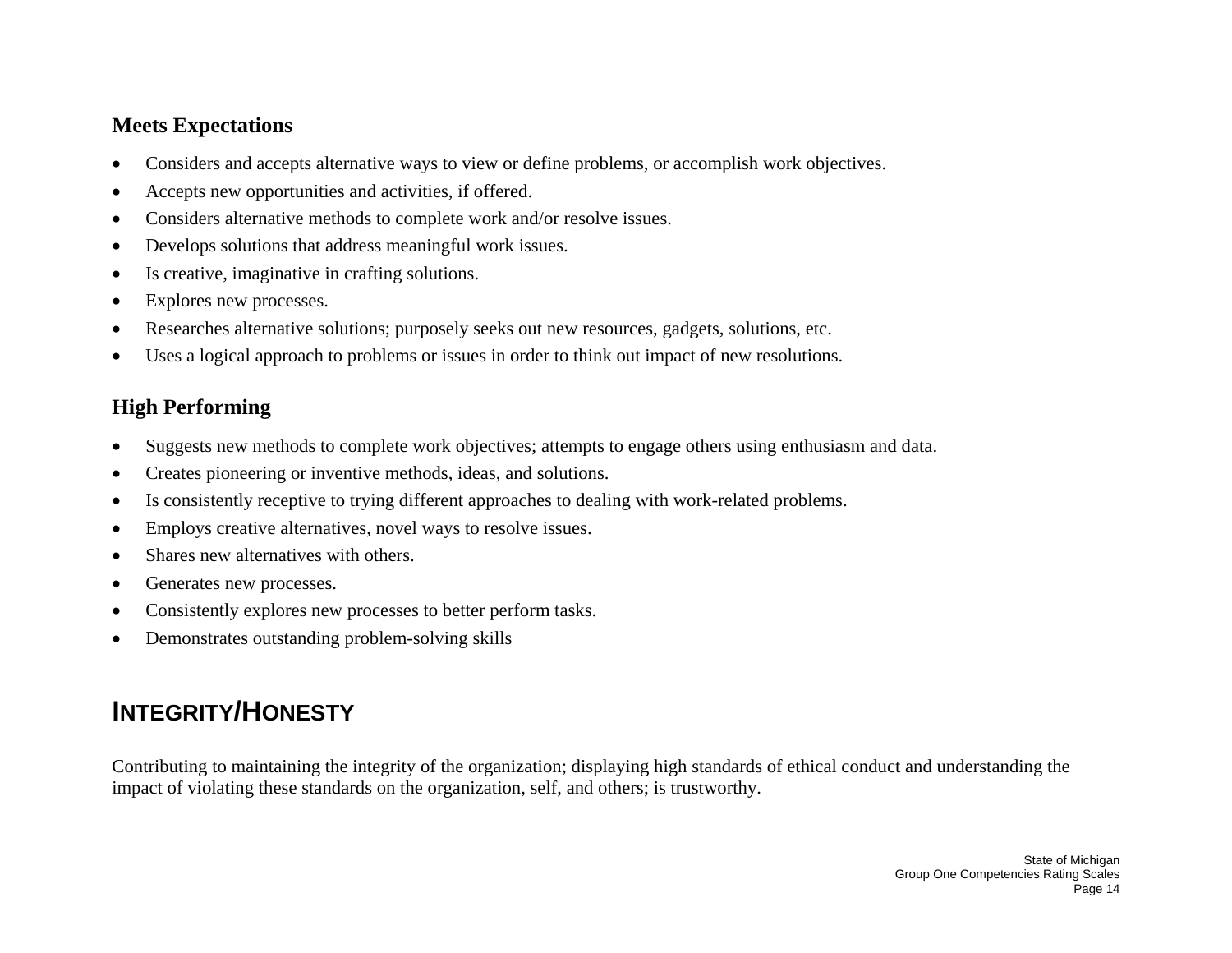#### **Needs Improvement**

- •Does not treat others fairly/equitably.
- •Violates confidentiality standards.
- •Attempts to conceal errors.
- •Does not demonstrate honesty.
- •Lies to avoid accountability.
- •Evades answering questions and is secretive about rationale, position, etc.
- $\bullet$ Exhibits deception.
- •Does not give proper credit to others.
- •Continually violates work rules.
- •Does not keep promises or commitments.

- •Treats others fairly/equitably and with dignity.
- •Keeps commitments.
- •Takes responsibility for one's own actions.
- •Treats others fairly/equitably.
- •Is trustworthy with confidential information.
- •Exhibits honest work ethics and fulfills expectations.
- •Shares thoughts, feelings, and rationale so that others understand personal positions.
- •Remains professional and impartial; displays objectivity.
- •Abides by work rules.
- •Does not spread gossip, but seeks to confirm work-related information, if applicable.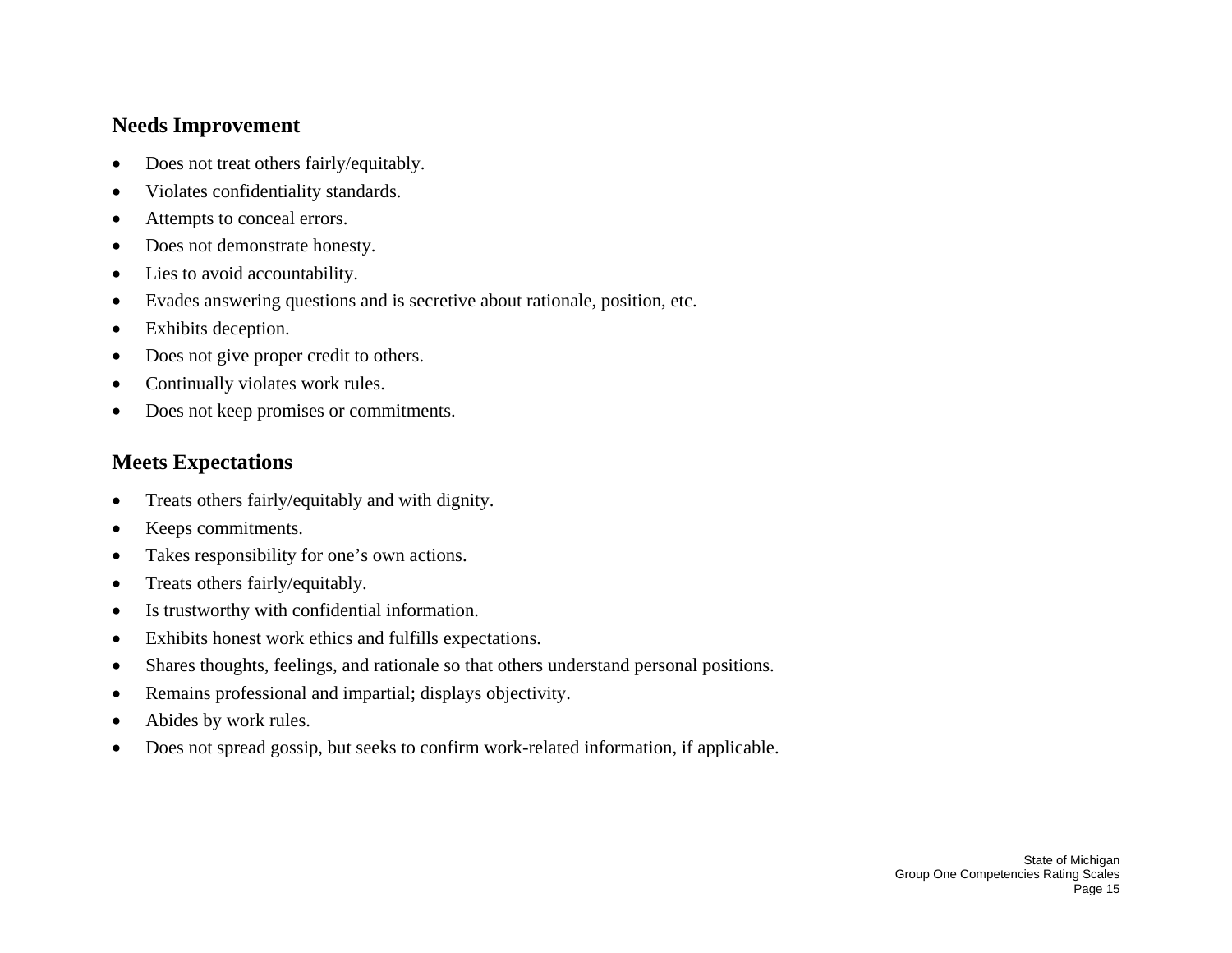- •High level of integrity and ethical behavior serves as a model for others.
- •Consistently demonstrates excellent work ethics.
- •Consistently treats others with respect.
- •Maintains a high level of confidentiality.
- •Consistently shares thoughts, feelings, and rationale so that others understand personal positions.
- •Anticipates ethical issues and their impact and works to avoid/correct.
- $\bullet$ Gives proper credit to others.
- •Gains a high level of respect from others based on integrity of past actions.

# **INTERPERSONAL SKILLS**

Considering and responding appropriately to the needs, feelings, and capabilities of others; adjusting approaches to suit different people and situations; and representing the agency to the public and other agencies in a courteous and pleasant manner.

- •Is inconsiderate to others and their feelings.
- •All matters are dealt with in like manner.
- •Shows no concern or acknowledgement of individuality of others or of situations.
- •Does not try to build effective working relationships.
- •Does not exhibit empathy.
- •Incorrectly interprets emotions, actions or messages of others.
- •Thinks only of self; shows disrespect for effects of own actions on others.
- •Does not help people feel valued, appreciated, and included in discussions.
- •Spends too much time socializing; participates in cliques, gossip, and whispering.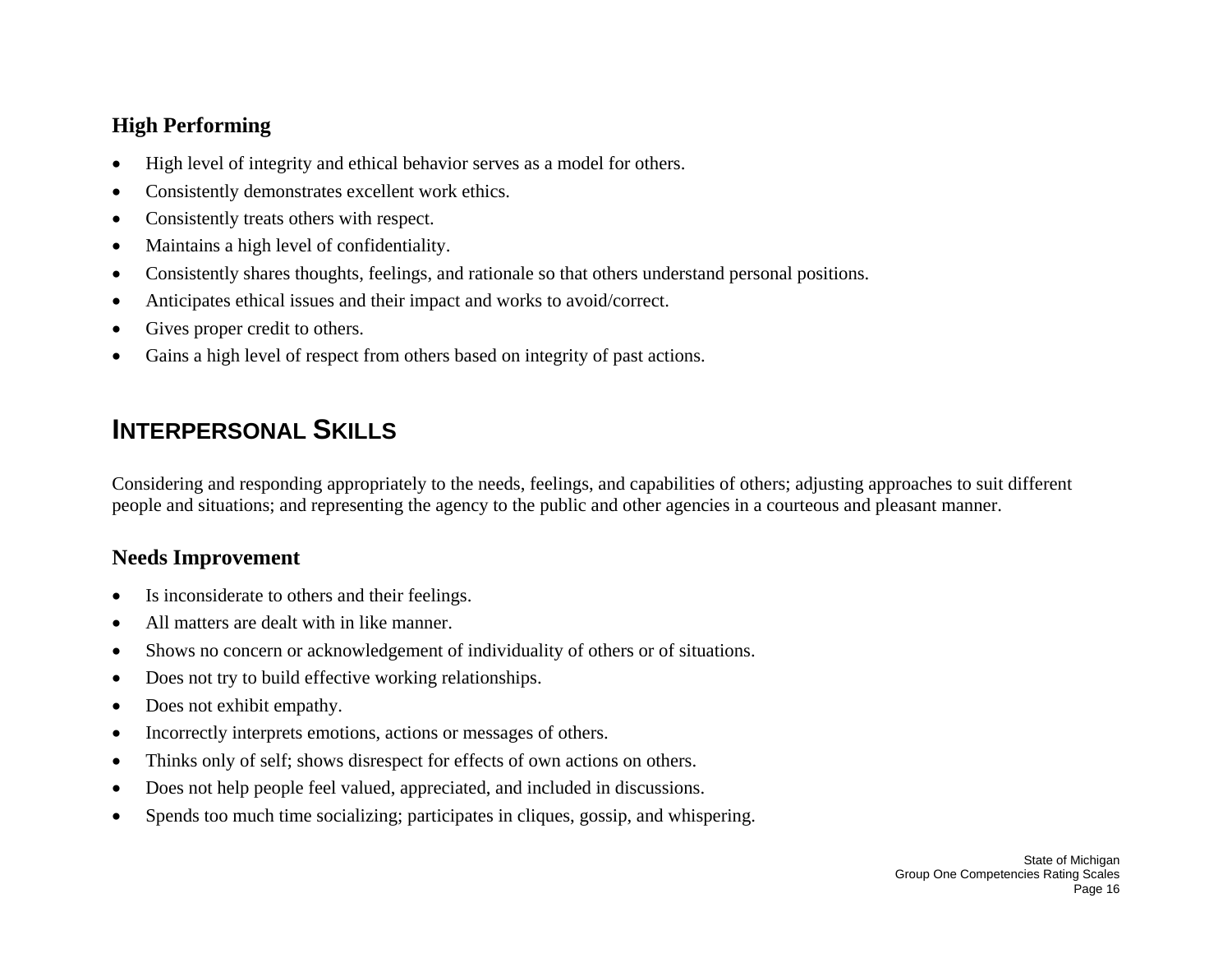- •Disrespects others.
- •Responds inappropriately using tones suggesting disgust, anger, or lack of importance.

- •Helps others to feel valued by showing empathy, respect, patience, and truthfulness.
- •Aware of distinct personality types of others and is able to tailor interactions appropriately.
- •Takes into consideration all aspects of a situation before responding to an individual.
- •Helps people feel valued, appreciated, and included in discussions.
- •Establishes positive relationships; values the contribution of differences.
- •Collaborates well with others to work toward a common goal.
- •Acknowledges needs, feelings, and capabilities of others.

- •Listens and asks questions to assure understanding and appropriate response.
- • Fosters pleasant work environment by eliminating barriers to miscommunication and recognizing each person's contribution to the team.
- •Able to mediate disputes and diffuse tense situations.
- •Actively seeks feedback from others to identify ways to improve.
- •Anticipates actions, arguments from others' perspective and responds appropriately.
- • Consistently recognizes differences in skill levels and encourages others to improve, with appropriate suggestions on how to do so.
- •Consistently treats others with courtesy and respect.
- •When representing agency, shows agency in best possible light.
- •Maintains courtesy to others in high stress/pressure situations.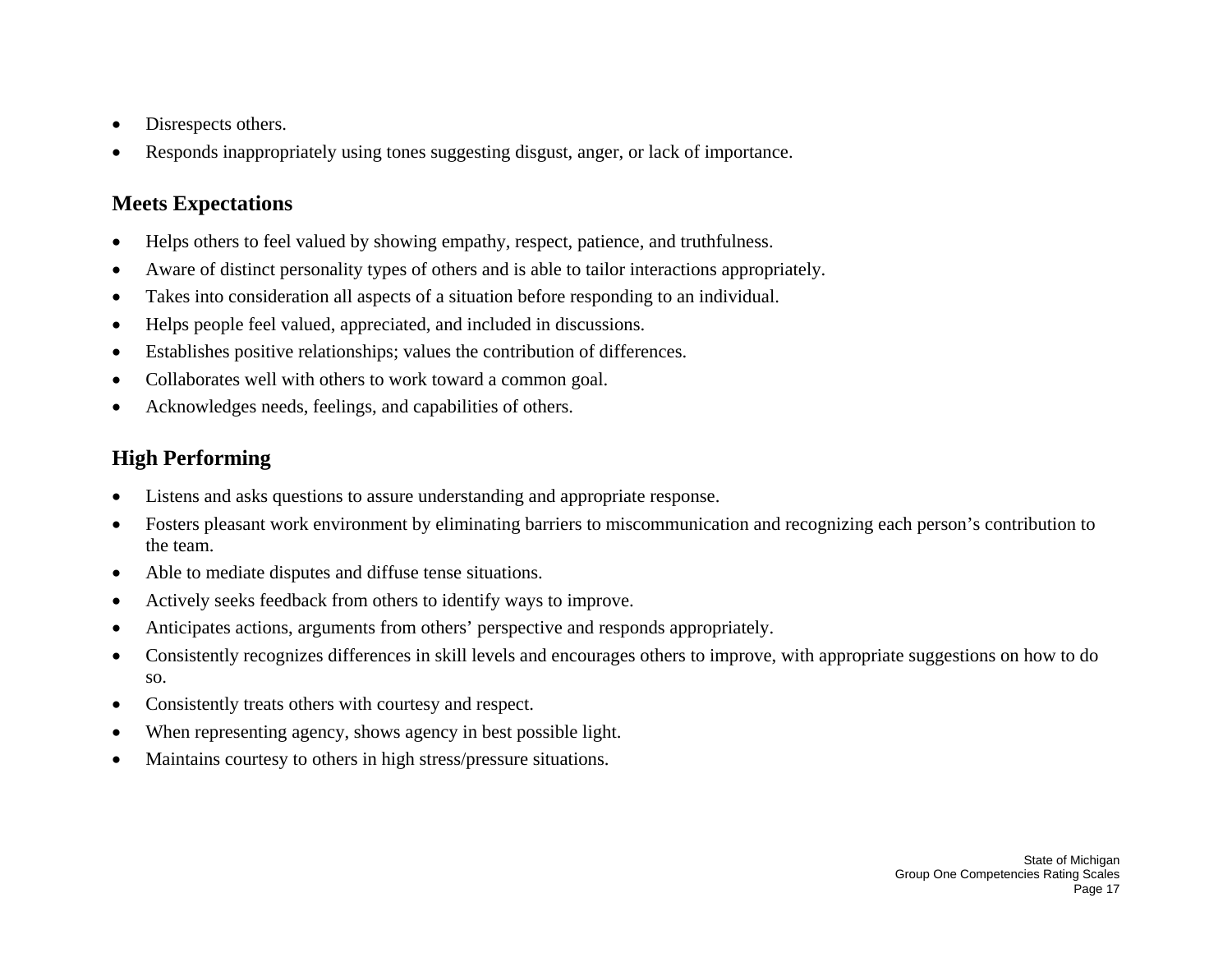# **JOB KNOWLEDGE**

BARS are not available for this competency. Behaviors should be specific to the individual job.

# **MANAGING WORK**

Effectively managing one's time and resources to ensure that work is completed efficiently; makes timely requests for sick/annual leave time; utilizes sick leave appropriately; and reports for work and returns from breaks and lunch in a timely manner.

#### **Needs Improvement**

- •Does not manage time well; is often late or absent; abuses break time.
- •Takes excessive time off.
- •Uses sick time in conjunction with regular days off.
- •Does not take into account agency needs when requesting or using leave time.
- •Work is not completed in a timely manner or at all; misses deadlines.
- •Leaves task to others to complete.
- •Does not allocate sufficient time to complete work tasks.
- •Unwilling to stay late to accommodate rush requests.
- •Lacks general knowledge of equipment, resulting in inefficiency.
- •Starts job blindly rather than asking for assistance when clarification is needed.
- •Attempts to get tasks reassigned to other employees.

- •Prioritizes tasks; adjusts priorities when appropriate.
- •Uses time effectively, rarely late for work, rarely unexpectedly absent.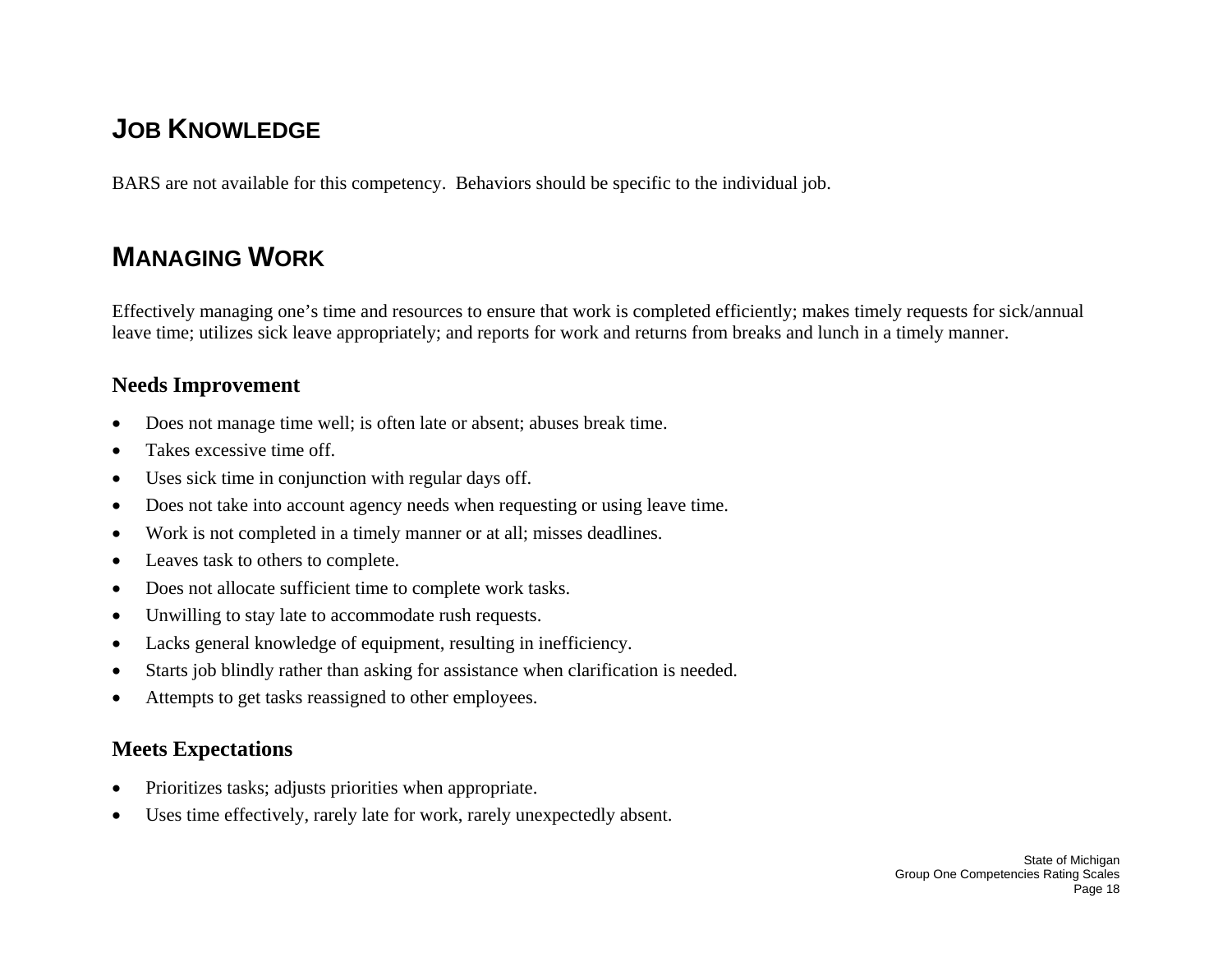- •Completes work in a timely manner.
- •Willing to work overtime, when necessary.
- •Uses leave time appropriately.
- •Meets project deadlines.
- •Considers others when utilizing leave; plans ahead for absences.
- •Meets organizational goals.
- •Uses appropriate time constraints to complete all tasks, even the less desirable aspects.
- •Uses time effectively and prevents irrelevant issues or distractions from interfering with work completion.
- •Has good knowledge of work tools; uses appropriate work tools and methods for efficiency.
- •Maintains steady productivity/concern for work rules even without direct supervision.

- •Has an excellent attendance record; is rarely absent.
- •Consistently uses time effectively, completes work in a timely manner.
- •Consistently accommodates rush requests with minimal interruption to work flow.
- •Completes tasks well in advance of deadlines.
- •Consistently takes advantage of available resources and tools to complete work efficiently.
- •Uses time effectively to complete all tasks, even the less desirable aspects.
- •Continually identifies more critical and less critical activities and tasks and adjusts appropriately.
- •Willing to go above and beyond normal job expectations.

# **QUALITY ORIENTATION**

Accomplishing tasks by considering all areas involved, no matter how small; showing concern for all aspects of the job; accurately checking processes and tasks, being watchful over a period of time.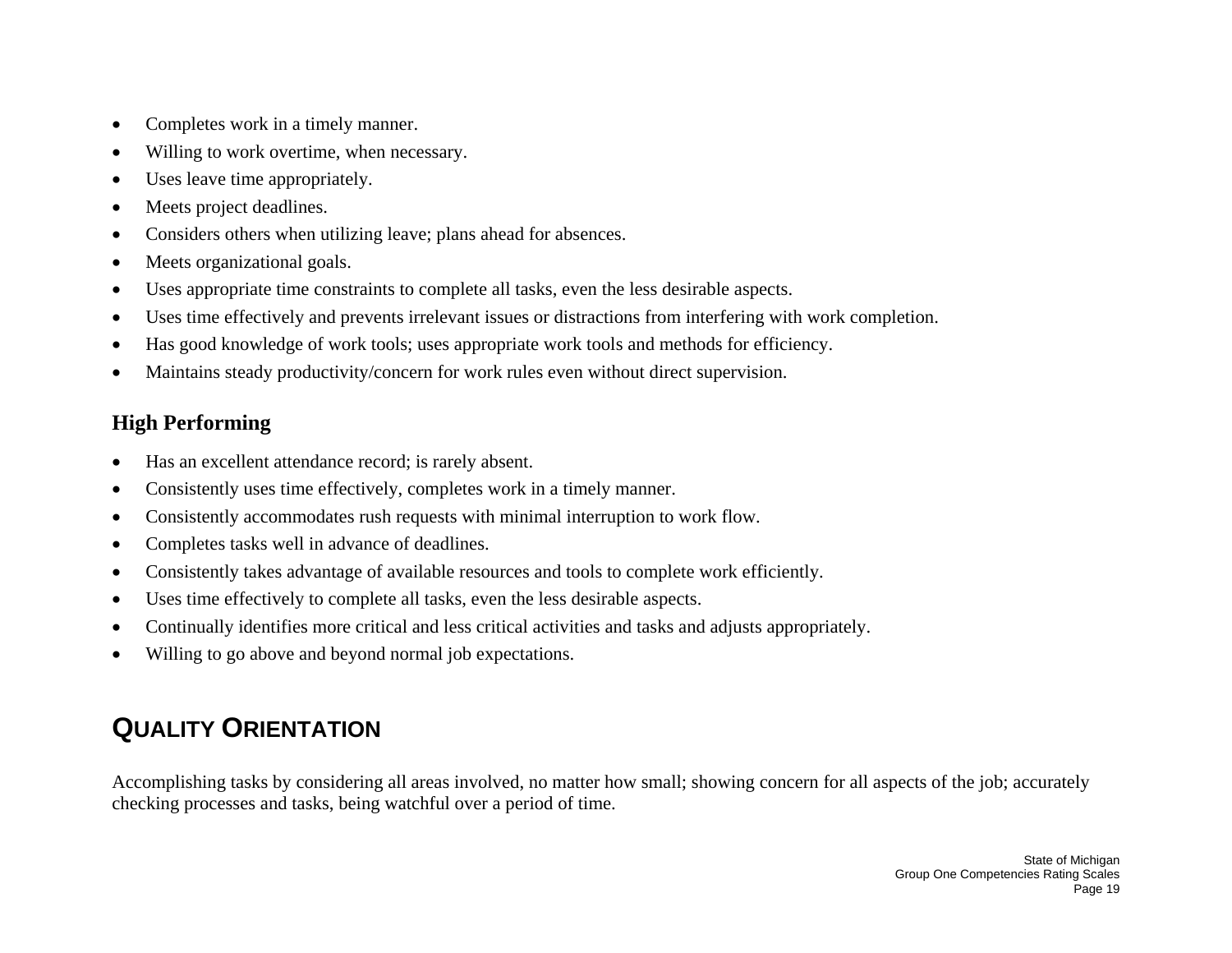#### **Needs Improvement**

- •Work is not thorough and is inaccurate, continues to make the same mistakes.
- •Does not act appropriately in situations affecting the quality of work.
- •Shows little regard for accountability.
- •Lacks attention to detail.
- •Does not provide feedback to management when unable to meet time or quality expectations.
- •Ignores small errors that occur at one's stage of the process; shows disregard for effects on other parts of the process.
- •Knowingly performs work with disregard for processes or procedures.
- •Quality of work does not follow norm of work group; work is substandard given knowledge and experience.

### **Meets Expectations**

- •Follows established procedures for completing work tasks.
- •Demonstrates a good balance of productivity and quality of work.
- •Does not rely on others to check quality of work.
- •Provides new ideas and input for improvements.
- •Makes certain that work is done as accurately as possible.
- •Tracks work to ensure quality.
- •Displays positive attitude regardless of task "level."
- •Quality of work is equivalent to that of team members with similar level of knowledge and experience.
- •Completes tasks with concern for the big picture.

- •Assures all processes and tasks are thoroughly checked and makes appropriate corrections when necessary.
- •Follows work through entire process to ensure correct outcomes.
- •Develops and proposes quality improvements.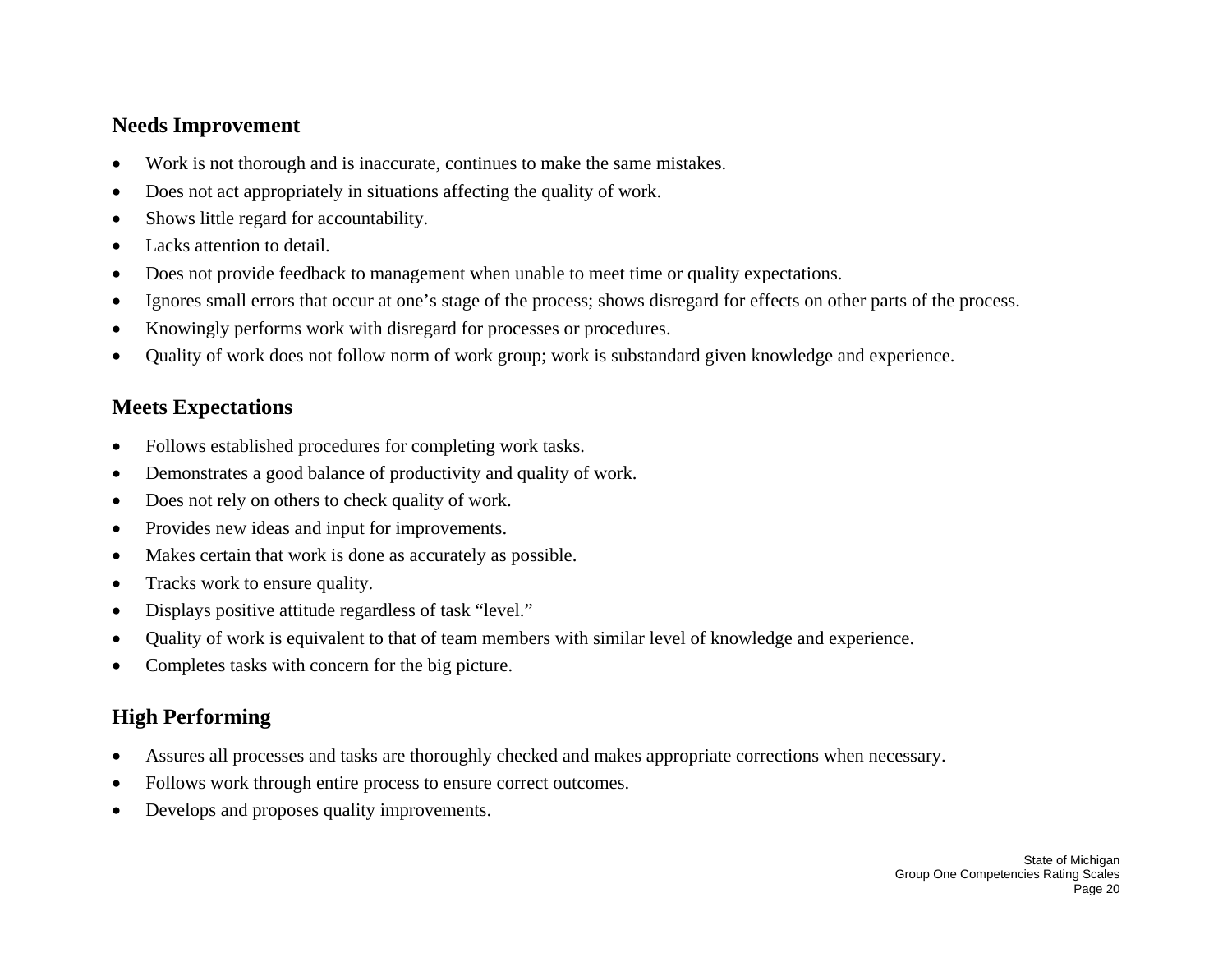- •Works to eliminate barriers to quality.
- •Ensures accuracy before passing along to the next person.
- •Suggests correct or better ways to complete tasks if given inaccurate or incorrect procedures.
- •Consistently makes sure all details are accurate and complete before considering a project complete.
- •Always looking for ways to improve.
- •Consistently follows work procedures accurately and carefully.
- •Quality of work exceeds that of team members with similar level of knowledge and experience.
- $\bullet$ Knows all aspects of the process, not just their own.

# **SAFETY AWARENESS**

Being aware of conditions that affect employee safety.

### **Needs Improvement**

- •Not concerned with the safety of self or others.
- •Fails to adhere to safety policies and procedures.
- •Practices unsafe work habits.
- •Ignores dangerous conditions.
- •Unaware of and/or unconcerned about how mistakes affect others' safety.
- •Forgets/neglects to report safety problems.
- •Lacks general knowledge of equipment and safe/appropriate operation of the same.
- •Creates safety hazards.
- •Takes short cuts to get the job done quicker, regardless of safety issues.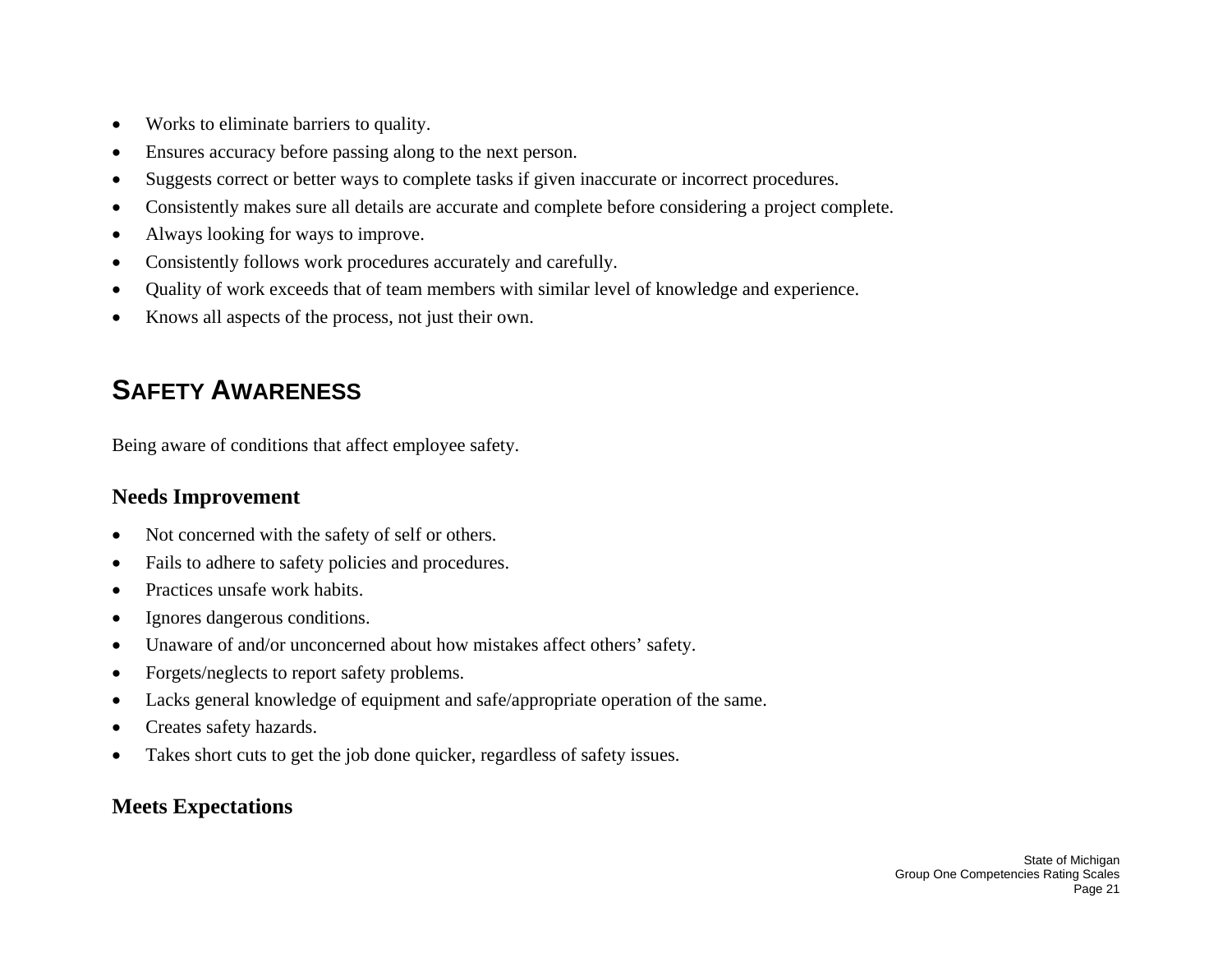- •Reports unsafe working conditions, safety issues, hazards.
- •Routinely maintains materials and equipment.
- •Practices safe work habits.
- •Wears proper safety equipment (personal protective gear.)
- •Follows safety/security/custody policy and procedures appropriate to work area.
- •General safety knowledge of all equipment.
- •General knowledge of all machines/equipment in work area and the hazards associated with them.
- •Does not take short cuts that could compromise safety.

- •Makes appropriate recommendations for safety/security improvements.
- •Promotes safety awareness; coaches others on safe practices.
- •Plans and implements new safety programs or approaches.
- •Seeks out and reports safety hazards and takes necessary actions to warn and protect others.
- •Seeks to improve/aids in the development of safety procedures and practices.
- $\bullet$ Tries to anticipate safety issues and correct before occurrence.
- $\bullet$ Consistently checks work area for unsafe conditions.

# **STRESS TOLERANCE**

Maintaining stable performance under pressure or opposition (such as time pressure or job ambiguity); handling stress in a manner that is acceptable to others and to the organization.

## **Needs Improvement**

•Is unable to work well under pressure.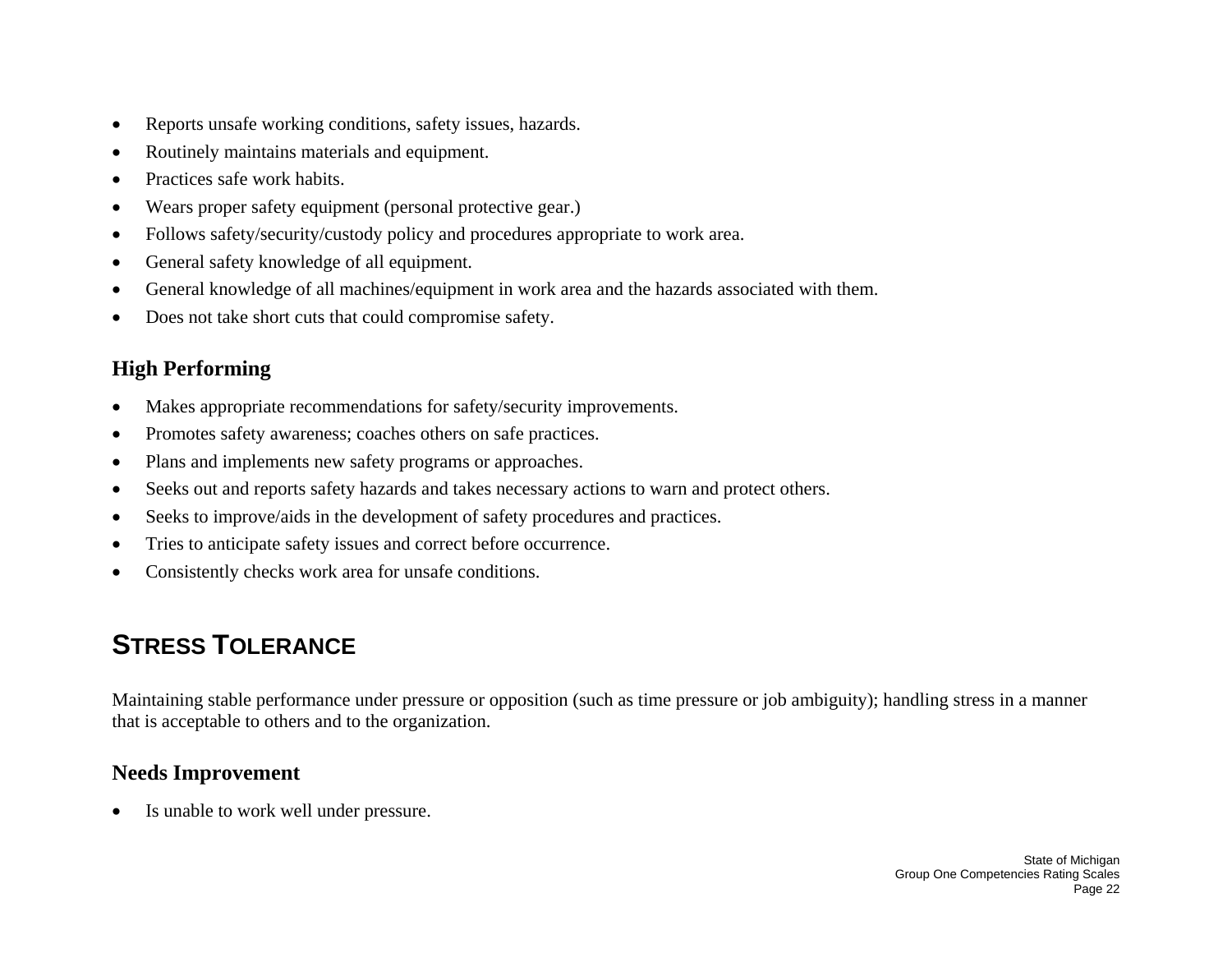- •Does not stay focused during times of stress.
- •Loses temper and is outwardly angry or aggressive under stress.
- •Needs to frequently remove oneself from stressful situations.
- •Does not present a positive disposition; does not maintain constructive interpersonal relationships when under stress.
- •Does not develop appropriate strategies needed to alter conditions that create stress and sustain physical and mental health.
- •Uses unacceptable actions, gestures, or words in stressful situations.

- •Stays focused on issues and facts when under stress.
- •Adapts to stress; alters response based on situation.
- •Steady performer; performance does not suffer when exposed to stress.
- •Does not collapse under pressure.
- •Presents a positive disposition and maintains constructive interpersonal relationships when under stress.
- •Works well under pressure.
- •Is courteous to others in high stress/pressure situations.

- $\bullet$ Does not let emotion affect judgment; relies on facts and data to form and carry out appropriate responses in stressful situations.
- •Stays focused on issues and facts when under stress.
- •Consistently remains calm in face of added stress.
- •Takes an active role in eliminating stress in the workplace.
- •Effectively adapts to stress; alters response based on situation.
- •Consistently performs well under the most rigorous and changing of conditions.
- • Responds appropriately to opposition; uses aggressive response only in the context of acceptable behavior within policies and procedures.
- $\bullet$ Is able to think on one's feet; able to evaluate situation and possible responses quickly and accurately.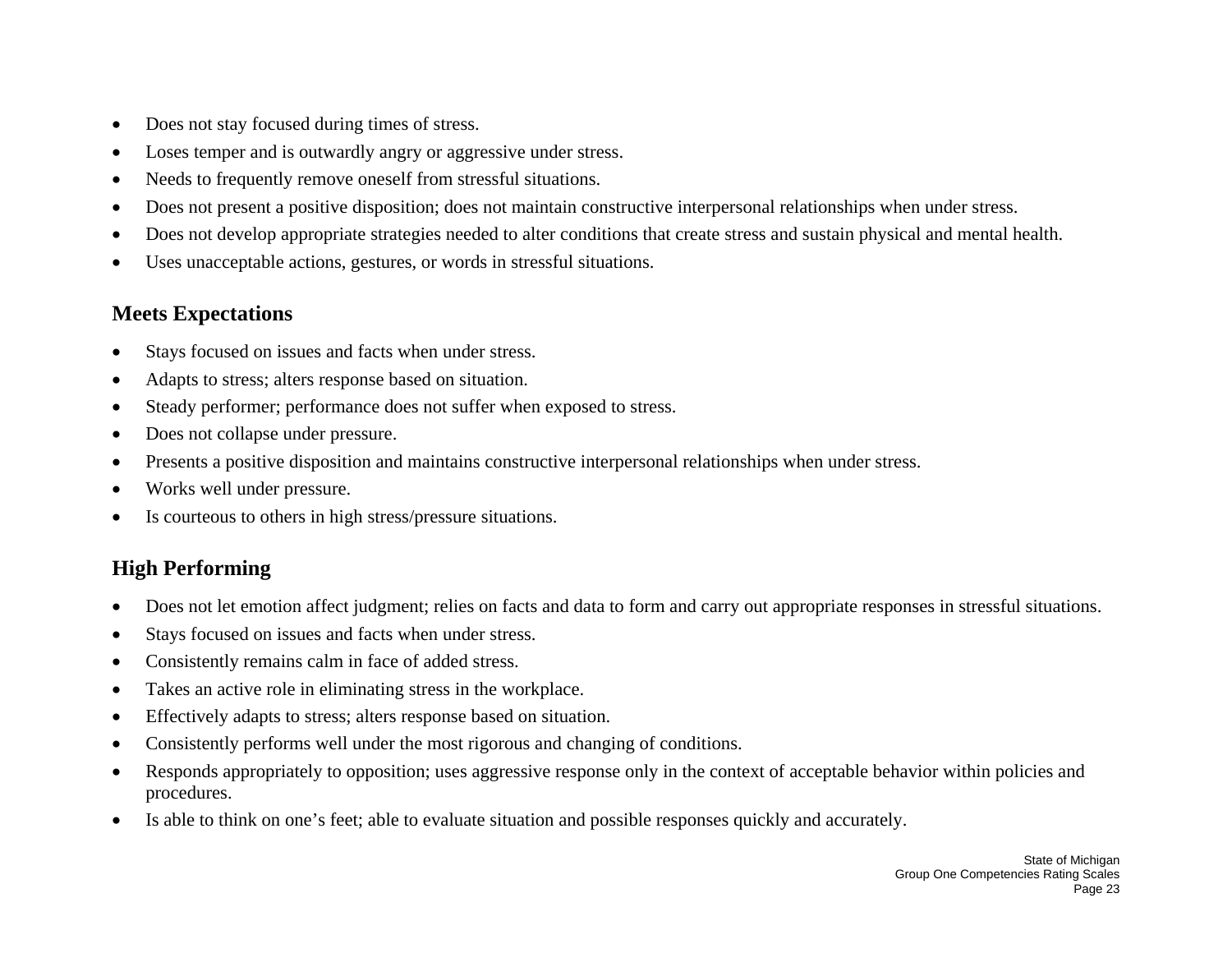- • Demeanor and character diffuses situations; those dealing with stressful situations feel calmed by this employee becoming involved.
- $\bullet$ Effectively diffuses hostile situations.

# **VALUING DIVERSITY AND INCLUSION**

Actively appreciating and including the diverse capabilities, insights, and ideas of others and working effectively and respectfully with individuals of diverse backgrounds, styles, abilities, and motivations.

#### **Needs Improvement**

- $\bullet$ Is not able to articulate an understanding of the value of diversity and inclusion.
- •Does not treat all people respectfully.
- •Uses offensive or exclusionary communication.
- •Does not work cooperatively and effectively with all people from different backgrounds or diversity.
- •Does not understand how personal values and biases can impact behavior.
- •Does not strive to understand others' backgrounds, styles, abilities, and motivations.

- •Able to articulate an understanding of the value of diversity and inclusion.
- •Treats all people respectfully regardless of diversity.
- •Communicates in positive non-offensive and inclusive terms with all people regardless of background or diversity.
- •Works cooperatively with all people regardless of background or diversity.
- •Understands how personal values and biases could impact behavior.
- •Strives to understand others' backgrounds, styles, abilities, and motivations.